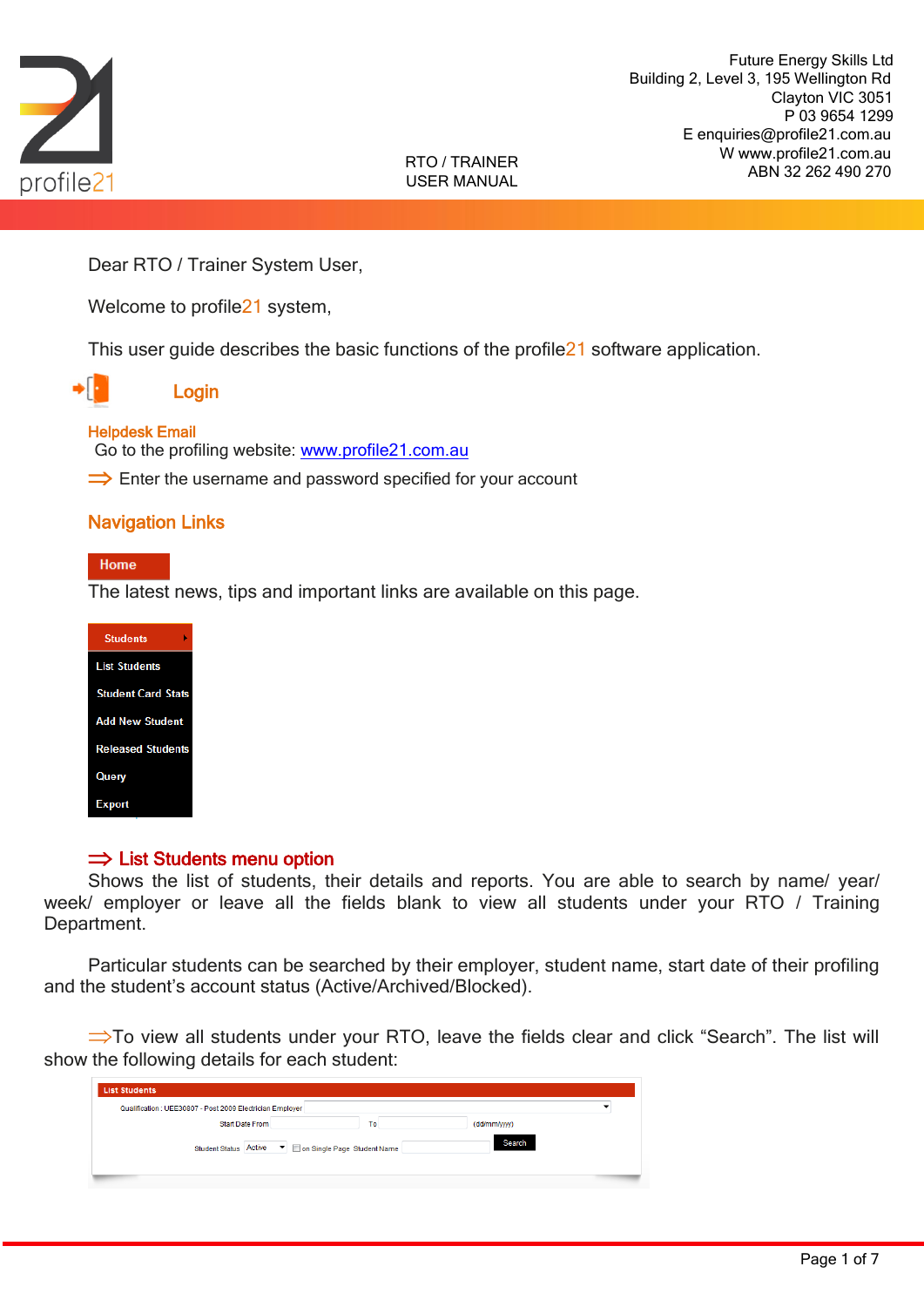

 $\Rightarrow$  A list similar to the one below will be produced:

| <b>Student Name</b>      | <b>Card List</b> | Adv Std. | <b>Start Date</b> | <b>ROI</b> | <b>Report</b> | <b>Select</b> |
|--------------------------|------------------|----------|-------------------|------------|---------------|---------------|
| 30807-1 fdsa             | cards            | adv      | 12/Jan/2011       | Yes        | 7 May 2012    |               |
| 30807-2 user             | cards            | adv      | 12/Dec/2011       | Yes        | 7 May 2012    |               |
| <b>Monthly Card Test</b> | cards            | adv      | 01/Jan/2011       | Yes        | 7 May 2012    |               |
| Joe Bloggs               | cards            | adv      | 01/Oct/2011       | <b>Yes</b> | 7 May 2012    |               |
| Apprentice Holmesglen    | cards            | adv      | 01/Jun/2011       | Yes        | 7 May 2012    |               |
|                          |                  |          |                   |            |               |               |

Select the apprentice with checkbox and click on the appropriate button below

**Block User Access** 

 $\Rightarrow$  By Clicking on one of the column headings you will sort the list by the column category. For example, to sort by Student Name in alphabetical order, click on the Student Name column heading

 $\Rightarrow$  Click on the student's name to edit the student's registration details, reset passwords, unlock accounts and edit special details.



Unlock Accounts button

 $\Rightarrow$  Click the "Unlock Account" button.

Reset Passwords button

- $\Rightarrow$  Type a new temporary password in the textbox provided
- $\Rightarrow$  Click the "Reset" button (make sure to notify the student of new password afterwards).

## Edit Special Details button

- $\Rightarrow$  Click the "Edit Special Details" button.
- $\Rightarrow$  To change a student's employer:
- $\Rightarrow$  Click the "Change Company" button
- $\Rightarrow$  Select the employer from the drop down list presented
- $\Rightarrow$  Type in the start date with that employer in the textbox provided
- $\Rightarrow$  Click the "Save" button
- $\Rightarrow$  To release students for transfer to another RTO:
- $\Rightarrow$  Click the "Release Student" button
- $\Rightarrow$  Type in the date the student was released from your RTO in the textbox provided
- $\Rightarrow$  Click the "Save" button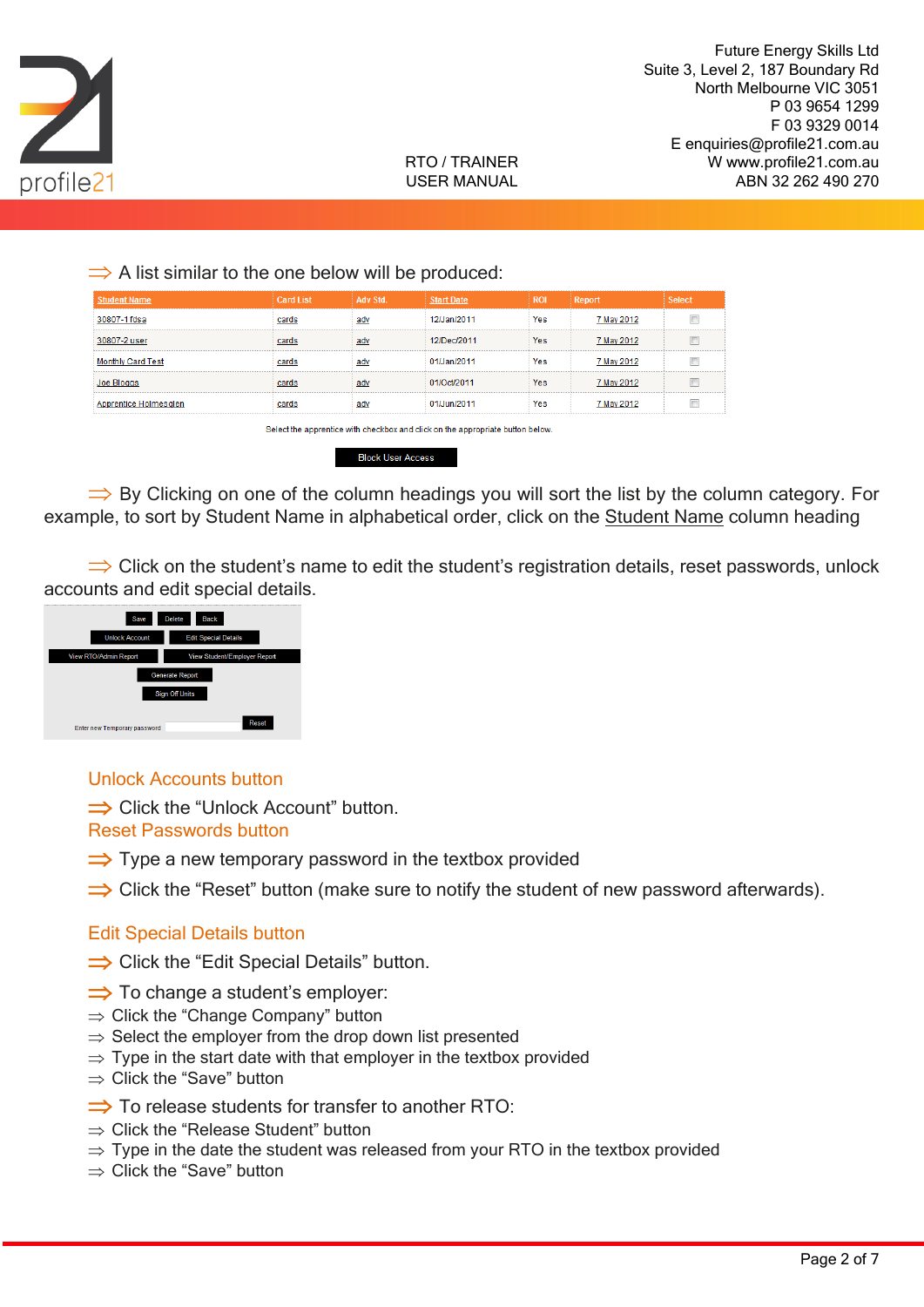



| <b>Student Name</b>      | <b>Card List</b> | Adv Std. | <b>Start Date</b>                                                                                                | <b>ROI</b> | Report     | <b>Select</b> |
|--------------------------|------------------|----------|------------------------------------------------------------------------------------------------------------------|------------|------------|---------------|
| 30807-1 fdsa             | cards            | adv      | 12/Jan/2011                                                                                                      | Yes        | 7 May 2012 |               |
| 30807-2 user             | cards            | adv      | 12/Dec/2011                                                                                                      | Yes        | 7 May 2012 |               |
| <b>Monthly Card Test</b> | cards            | adv      | 01/Jan/2011                                                                                                      | Yes        | 7 May 2012 |               |
| Joe Bloggs               | cards            | adv      | 01/Oct/2011                                                                                                      | Yes        | 7 May 2012 |               |
| Apprentice Holmesglen    | cards            | adv      | 01/Jun/2011                                                                                                      | Yes        | 7 May 2012 |               |
|                          |                  |          | The book they are concentrated with the contribution and affects are they are concentrated bentless that because |            |            |               |

**Block User Access** 

## Searching for cards

From the main Card List screen, you can click the cards hyperlink under the Card List column for the appropriate student to be taken to a search options screen

 $\Rightarrow$  Select the status/year/week to search for specific cards, or leave the fields clear to search for all the student's cards.

 $\Rightarrow$  To view a specific card's details, click the period for the respective card.

## Adv (Advanced Standing)

From the main Card List screen, you can Manage the advanced standing/RPL/PWR for a student.

 $\Rightarrow$  Click on the "adv" for the appropriate student to view the student's current advance standing applied to his/her account.

 $\Rightarrow$  To add new advance standing:

 $\Rightarrow$  Click the "Add New Advance Standing" button.

 $\Rightarrow$  Enter the start and end of the advance standing period to be applied to the account (the period range is inclusive).

- $\Rightarrow$  Click the "Submit" button.
- $\Rightarrow$  Enter the number of hours applied against each activity
- $\Rightarrow$  Click the "Save" button.
- $\Rightarrow$  To view/edit advance standing:
- $\Rightarrow$  Click on "View/Edit" option to view the respective advance standing entry.
- $\Rightarrow$  Use the textboxes to change any hours applied against the activities mentioned.
- $\Rightarrow$  Click the "Save" button.

### Start Date

From the main Card List screen, details of the student's start date for profiling will be displayed.

### ROI

This column shows that the student has accepted the Release of Information agreement when he/she initially logged into the system.

### **Reports**

View/download and print profiling progress reports.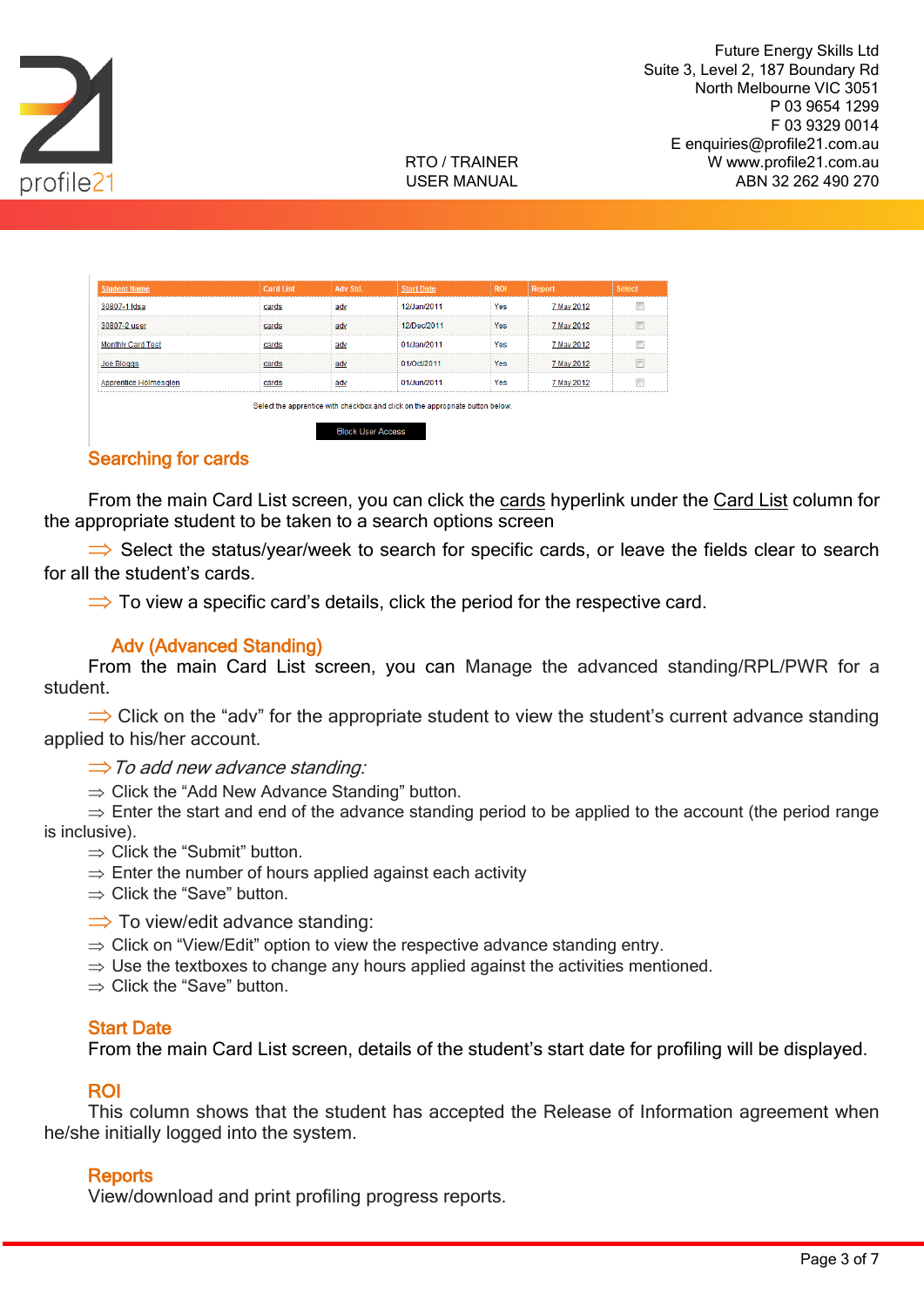



# Blocking User Access

| <b>Student Name</b>                                                            | <b>Card List</b> | Adv Std. | <b>Start Date</b> | <b>ROI</b> | Report     | <b>Select</b> |
|--------------------------------------------------------------------------------|------------------|----------|-------------------|------------|------------|---------------|
| 30807-1 fdsa                                                                   | cards            | adv      | 12/Jan/2011       | <b>Yes</b> | 7 May 2012 | $\sqrt{2}$    |
| 30807-2 user                                                                   | cards            | adv      | 12/Dec/2011       | <b>Yes</b> | 7 May 2012 |               |
| <b>Monthly Card Test</b>                                                       | cards            | adv      | 01/Jan/2011       | <b>Yes</b> | 7 May 2012 | П             |
| <b>Joe Bloggs</b>                                                              | cards            | adv      | 01/Oct/2011       | <b>Yes</b> | 7 May 2012 | m             |
| Apprentice Holmesglen                                                          | cards            | adv      | 01/Jun/2011       | <b>Yes</b> | 7 May 2012 | П             |
| Select the apprentice with checkbox and click on the appropriate button below. |                  |          |                   |            |            |               |
| <b>Block Liser Access</b>                                                      |                  |          |                   |            |            |               |

You may block a student from accessing the profile21 system.

 $\Rightarrow$  Select the student(s) you wish to block by ticking the check box/es located under the Select column heading corresponding to the student/s name

- $\Rightarrow$  Click the "Block User Access" button
- $\Rightarrow$  Click the "Block Selected Users" button to confirm the action

| <b>Student Card Stats</b> |                                                                                                                                               |
|---------------------------|-----------------------------------------------------------------------------------------------------------------------------------------------|
|                           | Search Students Student Name<br>Qualification: UEE30807 - Post 2009 Electrician                                                               |
|                           | From Year: Any $\blacktriangledown$ From Month: Any $\blacktriangledown$ To Year: Any $\blacktriangledown$ To Month: Any $\blacktriangledown$ |
| Employer                  |                                                                                                                                               |
|                           | on Single Page                                                                                                                                |
|                           | <b>Search</b><br><b>Back</b>                                                                                                                  |

Particular students can be searched by their employer, student name, start date of their profiling and the student's account status (Active/Archived/Blocked).

Here you can see basic statistics for a student's card submissions. Particular students can be searched by their employer, student name, start date of their profiling and the student's account status (Active/Archived/Blocked).

To view all students leave fields clear and click search, or search by the following:

- $\Rightarrow$  Student Name first name OR surname of the student.
- $\Rightarrow$  Period time period range for the student's card(s).
- $\Rightarrow$  Employer

 $\Rightarrow$  To view all students under your RTO, leave the fields clear and click "Search". The list will show the following details for each student: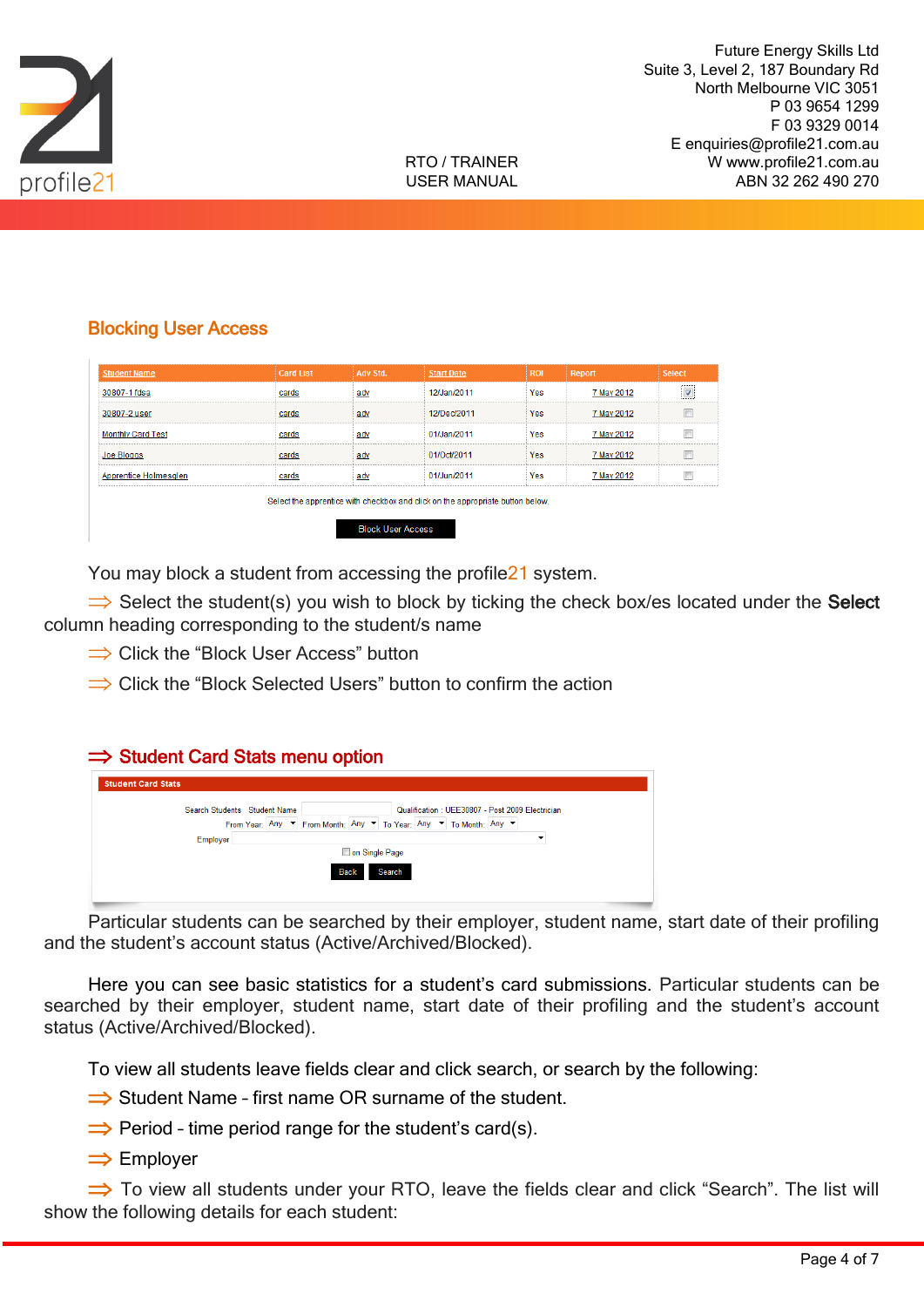



| <b>Student Name</b>      | <b>Pending Approval</b> | 'erified | <b>Rejected</b> | Draft | <b>Cards Not Submitted</b> |             |
|--------------------------|-------------------------|----------|-----------------|-------|----------------------------|-------------|
| Joe Bloggs               |                         |          |                 |       |                            | 01/Oct/2011 |
| 30807-1 fdsa             |                         |          |                 | 0     |                            | 12/Jan/2011 |
| Apprentice Holmesglen    |                         |          |                 |       |                            | 01/Jun/2011 |
| <b>Monthly Card Test</b> |                         |          |                 | o     |                            | 01/Jan/2011 |
| 30807-2 user             |                         |          |                 |       |                            | 12/Dec/2011 |

Once you have brought up the student/s list, you can view the number of cards submitted/rejected/verified/re-submitted by the student:

The Search Results will show:

- $\Rightarrow$  Student's name Click on the student's name to view cards.
- $\Rightarrow$  Pending Approval–indicates how many cards have been submitted for verification
- $\Rightarrow$  Verified–indicates how many cards have been verified
- $\Rightarrow$  Rejected–indicates how many cards have been rejected
- $\Rightarrow$  Draft Indicates how many cards were created as a draft, but not yet submitted to employer

 $\Rightarrow$  Cards not submitted - represent a number of weekly/monthly cards that were not lodged by an apprentice since the start of his/her apprenticeship until the current date. The actual number of required weekly/monthly cards may be greater or smaller and it depends on a type of data submitted by an apprentice and the training package requirements.

 $\Rightarrow$  Start Date – shows the start date of their Profiling. Click on this title to sort the list by start date.

### $\Rightarrow$  Add New Student menu option

This option allows students to be registered onto the Profile21 system.

RTOs/ Trainers can use this function to register new students under your college or department. Here are clarifications for some of the fields used during registration:

 $\Rightarrow$  Registration number - this is used to identify the student on the system. The registration number can have a combination of numbers and/or letters. For example, you can use your internal student ID number.

 $\Rightarrow$  Employer Details - Select from the drop down list (If employer is not listed assign or add the business in the employer section first).

 $\Rightarrow$  Start Date - Enter the start date of the student's initial employment.

The mandatory fields are indicated by asterisk symbol '\*'.

Once all of the details are completed, click the SAVE button. The apprentice will be registered on the database and a password generated and shown at the top of the page.

### $\Rightarrow$  Released students menu option

Transfer students to your RTO/ Trainer or reinstate a student you have released.

To reinstate or transfer a student to your RTO

- $\Rightarrow$  Enter the student's surname OR first name in the textbox provided, and then click on "Search".
- $\Rightarrow$  Select the student by clicking on their name.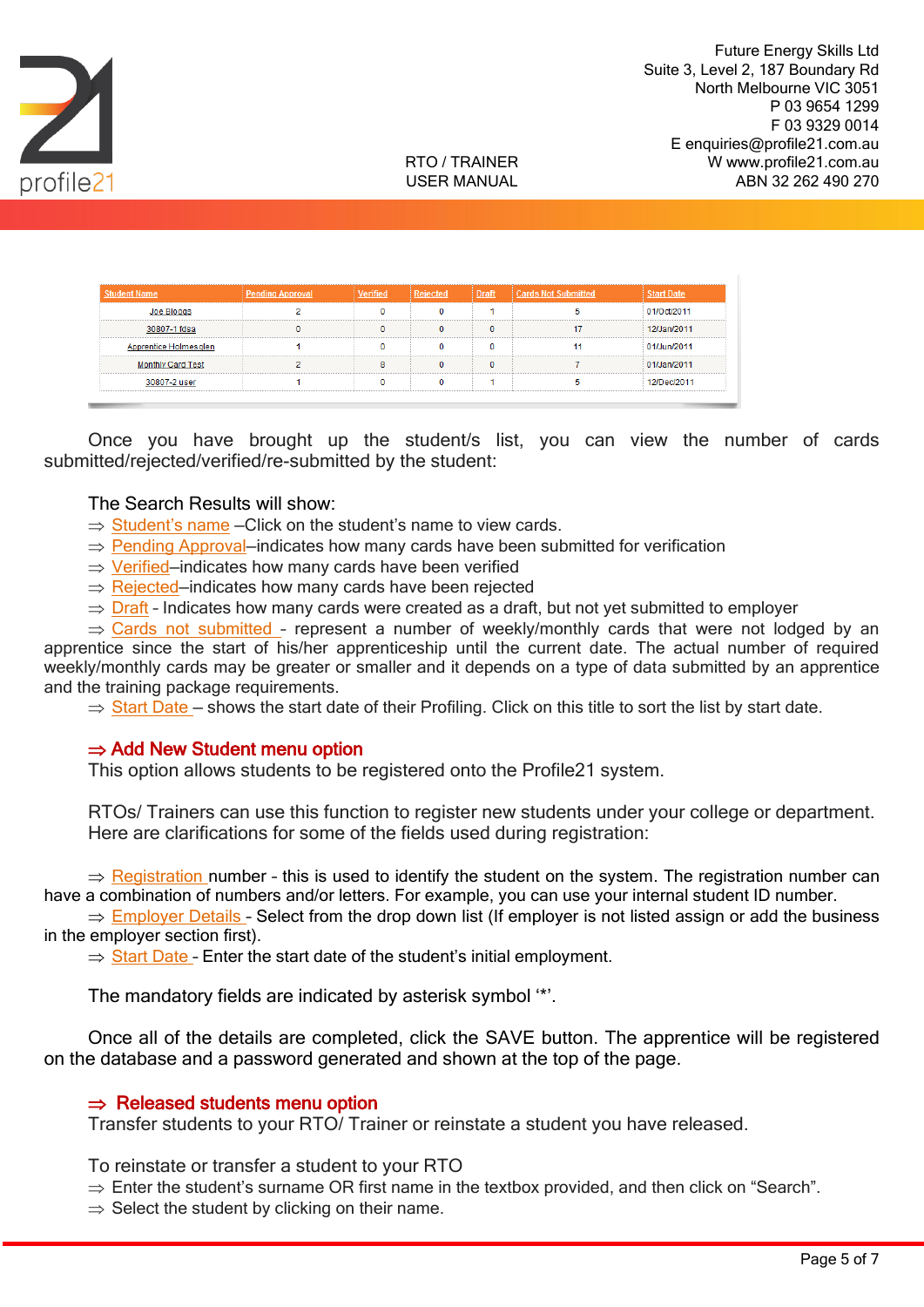

Future Energy Skills Ltd Suite 3, Level 2, 187 Boundary Rd North Melbourne VIC 3051 P 03 9654 1299 F 03 9329 0014 E enquiries@profile21.com.au W www.profile21.com.au ABN 32 262 490 270

#### RTO / TRAINER USER MANUAL

- $\Rightarrow$  Enter the attachment date, employer and the qualification in the spaces provided.
- $\Rightarrow$  Click "Save".
- $\Rightarrow$  The student will be added to your RTO's Profiling registration and to your next invoice.

### $\Rightarrow$  Query menu option

Run an in depth query using employer/card status/Year/Week/Number of Cards/Student search parameters.



Shows the employer listings assigned to your College or Department User account. Here new employers can be added to the system or current employer's details updated. Only those employers assigned to your user account are shown. An employer may be on the system but not shown in your list. Before adding an employer you need to find if it is already in the master list by running a search.

To find/add/edit/assign an employer

- $\Rightarrow$  click on Search/Edit/Add Employers from the Employers menu
- $\Rightarrow$  a search engine will appear
- $\Rightarrow$  to find an employer of yours search by full or part of the business name.

To edit an employer's details or add a new employer user

 $\Rightarrow$  Click on the company name in the list.

To assign a company to your user account

 $\Rightarrow$  Click on Link/Create New Employer(s), search the employer, select the employer and click Link Existing Employer(s). Confirm your selection(s) by clicking on 'Link Employer(s) to Your Organisation' button. If you are unable to find the employer then go to create new employer.

 $\Rightarrow$  Employer users can be added by clicking on add new user. Once their details are added and saved, the database will generate a temporary password.

| <b>Messages</b>          |
|--------------------------|
| <b>Received Messages</b> |
| <b>Sent Messages</b>     |
| <b>Send New Message</b>  |

Internal system messages can now be sent between your RTO/ Trainer, the employers, the students and profile21's staff.

### $\Rightarrow$  Received Messages menu option

View messages sent to your user account